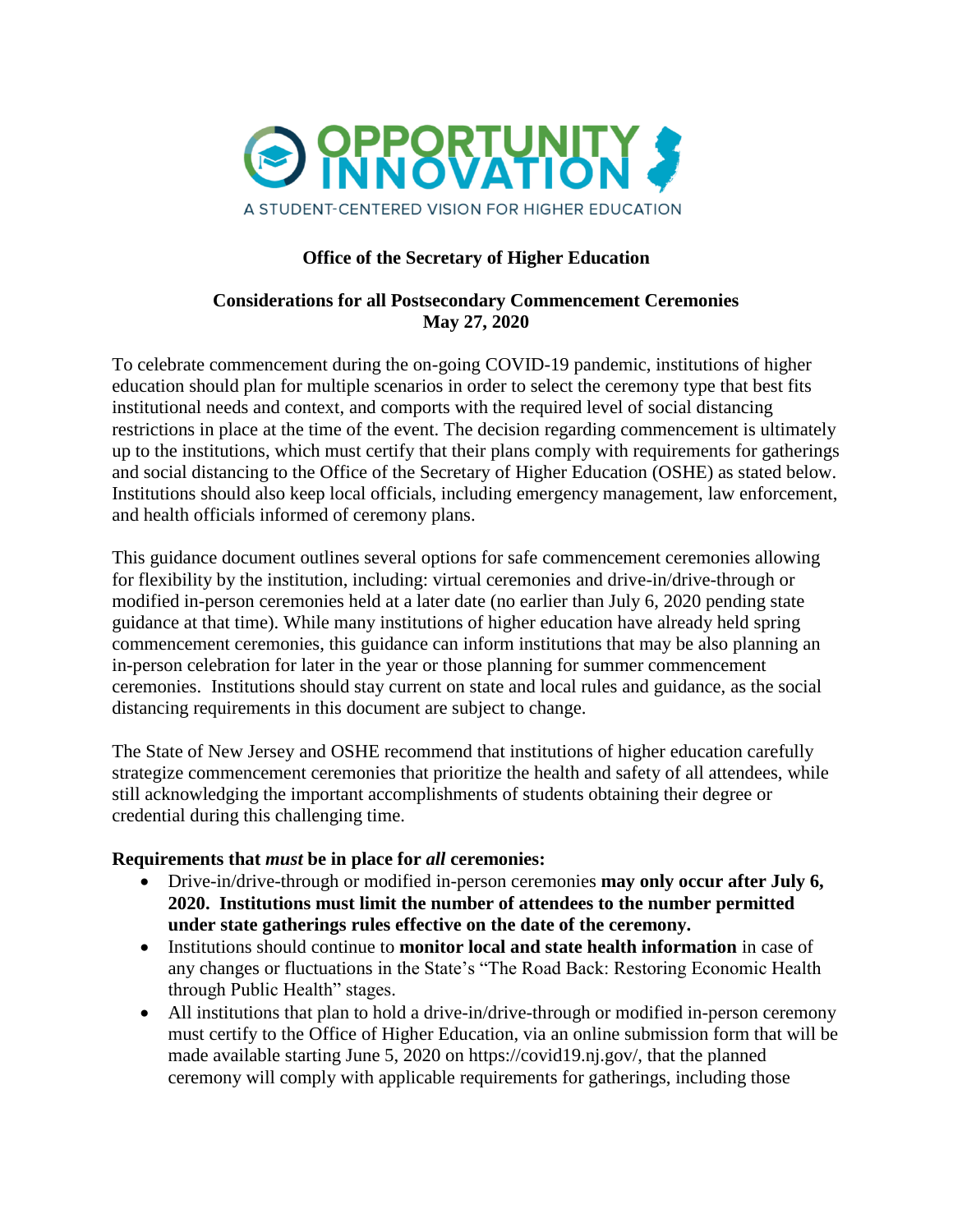addressing social distancing. The form must be submitted no later than seven days prior to the scheduled date of the ceremony.

- Institutions must **prioritize the health and safety** of students, staff, faculty, and other community members, including abiding by the most current Centers for Disease Control and Prevention (CDC) guidance.
	- o This includes notifying and keeping local emergency management, law enforcement, first responders, local elected officials, and local health agencies informed of the institution's planned ceremonies.
- Drive-in/drive-through or modified in-person ceremonies **must be held in outdoor venues** due to concerns with social distancing and ventilation of indoor spaces.
- With the exception of protective gear (such as gloves, non-medical face masks), materials such as graduation brochures, diplomas, caps, and gowns should be distributed prior to the ceremony wherever possible.
	- o Institutions may want to consider mailing materials in advance, sending materials electronically, or arranging for a contactless collection.
	- o Caps, gowns, and other materials can be mailed to individual student homes or otherwise distributed in a manner that complies with social distancing guidelines.
	- o Chairs and other equipment should not be shared and must be sanitized before and after use.
- Institutions must **be proactive and clear in communicating** guidelines and directions for those in attendance (for example, if/when people are allowed to leave their cars during a drive-in/drive-through ceremony). Information could be displayed on digital screens or distributed via e-mail in advance of the ceremony, for example.
- Graduating classes that exceed the number of individuals permitted to be at an in-person gathering at the time of the ceremony must be divided into smaller ceremonies held throughout the day or over the span of several days to limit crowds, allow for cleaning in between ceremonies, and to allow the attendees to leave the venue before the next group arrives. For example, conducting separate ceremonies for different majors, etc.
	- o Modified in-person ceremonies, when permitted, will require monitoring of the number of people in attendance. Organizers should consider distributing tickets to students and families in advance of the ceremony.
- Institutions should review the minimum number of staff and faculty required to be present at commencement and require the attendance only of necessary staff/faculty.
- Attendees may want to take commencement photos around campus. Institutions may allow this provided that students and family members abide by social distancing requirements and all photography takes place outdoors.
- Consider surveying your graduating students to get feedback on and gauge interest in anticipated graduation modifications.
- As always, any event must **be inclusive and accessible for all** students and families.

# **Considerations for Different Ceremony Types**

# **Virtual Ceremonies**

- Virtual ceremonies pose the safest alternative at this time.
- Consider bandwidth and accessibility to technology for those who may be participating/viewing the virtual graduation.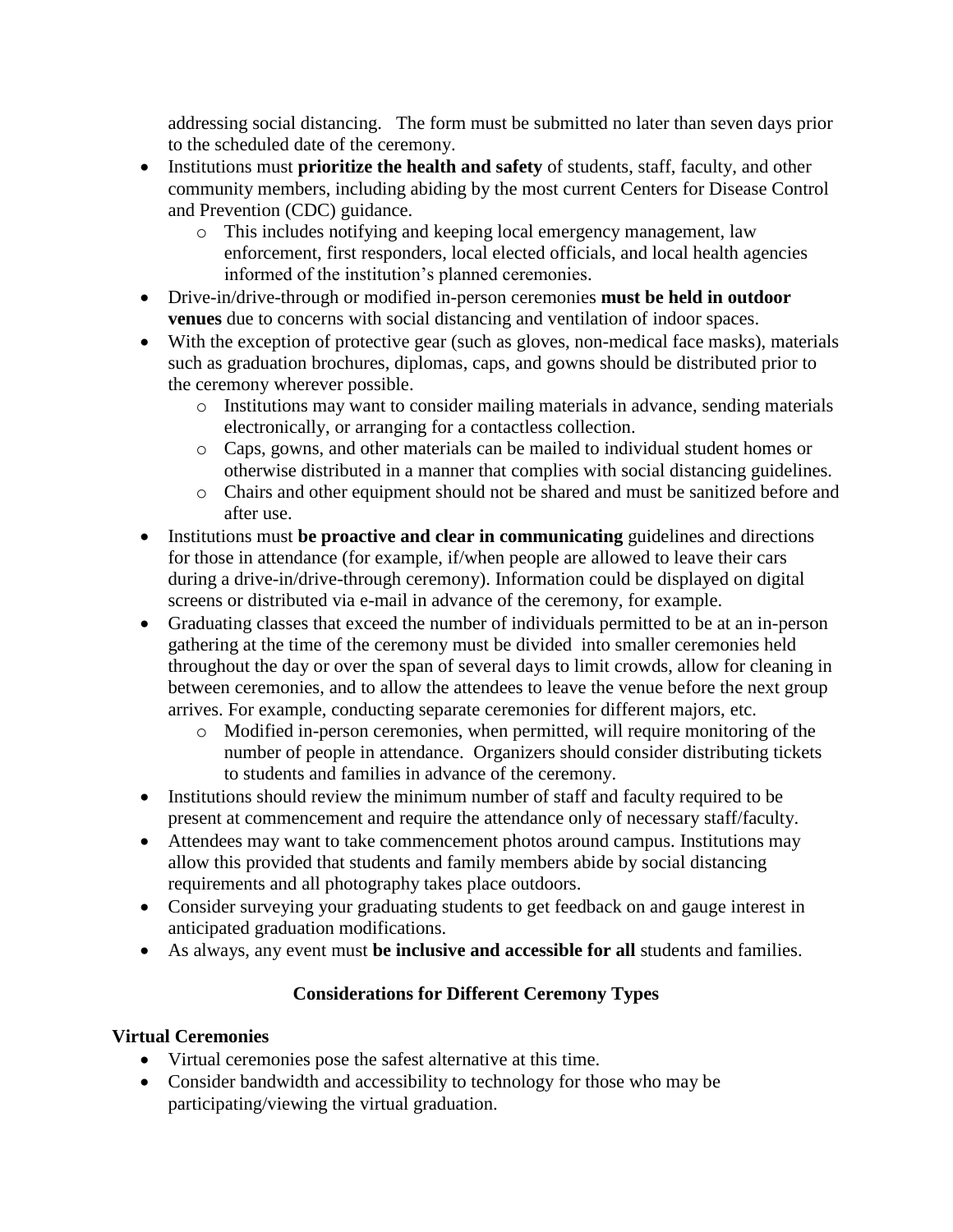### **Drive-in/drive-through Commencement Ceremonies**

- All drive-in/drive-through graduations must adhere to the requirements in effect on the date of the ceremony. Current restrictions set forth in Executive Order Nos. 142 and 148 are subject to change based on evolving circumstances.
- Attendees participating in the gathering must arrive in a vehicle and they must remain in that same vehicle during the entire gathering, except for the limited number of individuals organizing or maintaining the ceremony. If there are individuals organizing or maintaining the gathering, and who are not in closed vehicles, such individuals must follow all applicable Executive Orders and Administrative Orders and must wear cloth face coverings or more protective face coverings in any settings where other social distancing measures are difficult to maintain, except where doing so would inhibit that individual's health.
	- o Institutions should be mindful that not all students will have access to transportation and should provide alternatives for these students.
- Each attendee's vehicle must remain entirely closed at all times, meaning that the windows, doors, sunroofs, and tops of the vehicle must be closed at all times, unless the vehicle is more than six feet from any other vehicle or individual.
- Multiple ceremonies may be needed depending on class size.

### **Modified In-Person Outdoor Commencements**

*Critical factors to consider - outdoor space size, number of attendees, and weather. Ceremonies must abide by the limits on gatherings in effect at the time.* 

Ideas for outdoor ceremonies that comply with current executive orders and guidelines include the following:

- Identify the largest outdoor venue in the area to allow for maximum spacing among participants.
	- o Attendees should be able to maintain a 6-foot distance from each other at all times, including entering/exiting the event, excluding immediate family members, caretakers, household members, or romantic partners.
- Seat graduates with enough distance (no less than 6 feet) from one another with a restrictive number of guests or no guests at all (graduating student only).
- Make available a livestream or televised broadcast of the ceremony to limit participant attendance and provide the commencement experience for guests unable to attend.
- Celebrations should be limited in length to reduce the time that attendees are exposed to each other.
- Individuals who are sick should be encouraged not to attend see [CDC guidelines](https://www.cdc.gov/coronavirus/2019-ncov/if-you-are-sick/steps-when-sick.html) for what individuals should do if they are sick and to see a list of possible COVID-19 symptoms. Consider posting signage discouraging anyone from attending if they or anyone in their household are experiencing symptoms of respiratory illness or have been in close contact with anyone diagnosed with COVID-19 in the past 14 days.
	- o Institutions should also consider conducting temperature screenings with noncontact thermometers of everyone entering the venue. Where such screenings are conducted, any person with a temperature of 100.4 °F or greater should be excluded from the event.